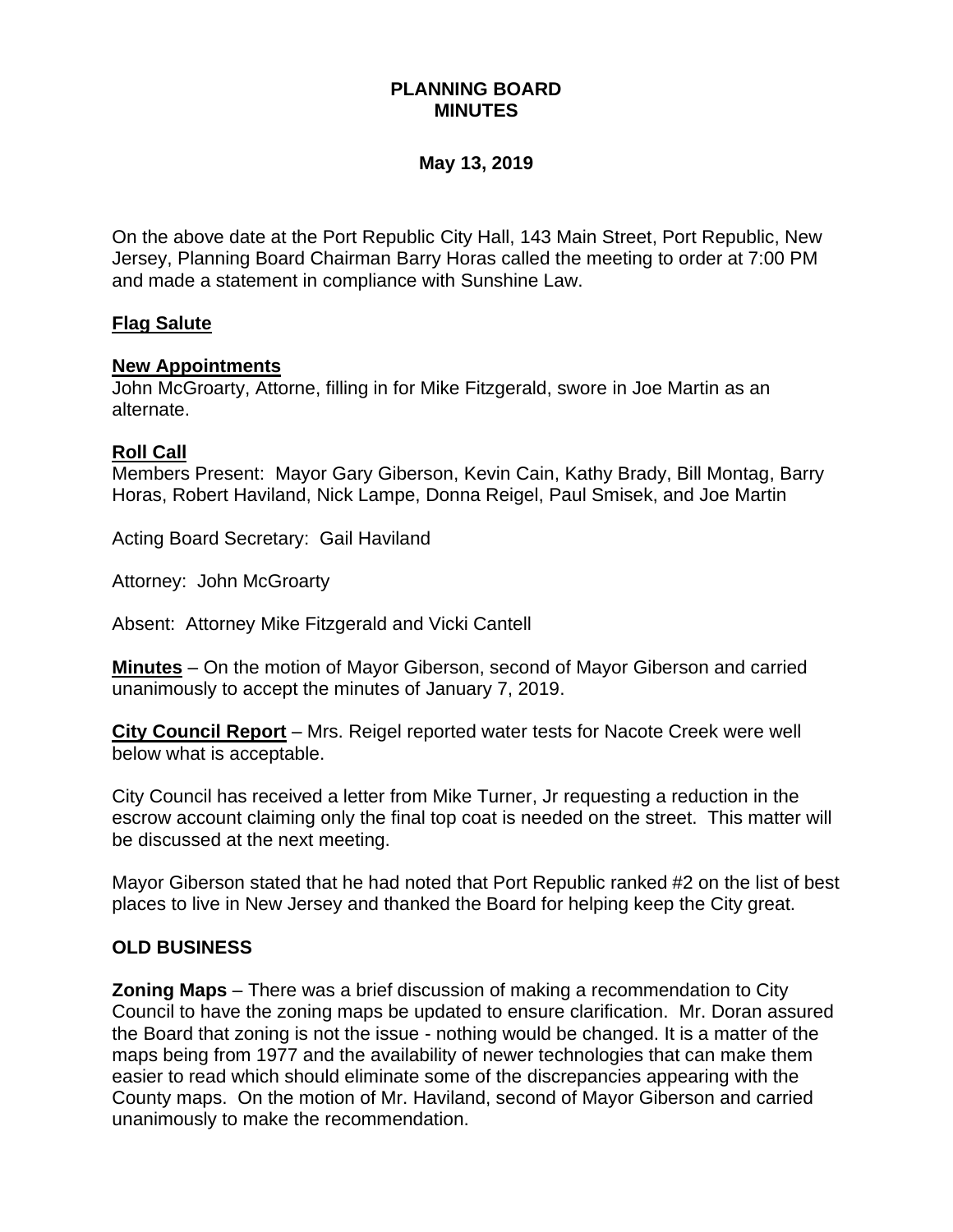#### **NEW BUSINESS**

**Stankus, Block 6, Lot 30** – This a 4-lot major subdivision – there is a house that will be on one of the lots with three undeveloped. Tom Darcy appeared with Chris Stankus and presented the application. Notices have been done. This property is located on a County road so the plans were submitted for their review. The county considers this a minor subdivision and their only requirement was that a K-turn be added for each lot so no car would need to back out onto the road. Preliminary and final approval are requested at this time.

The property is located in the Rural Residential zone and meets all requirements except one. The Tax Assessor has deemed the lots 34.01 which has 2.4 acres, the original Lot 34 is assigned to the lot having the existing home and is 2.1 acres. Lot 34.02 is 2.1 acres and 34.03 is 2.17 acres. All have twice the required one acre and all have 150 feet of road frontage meeting that requirement. The setbacks in this area are 20 feet on the sides. Three of the lots meet this requirement. The lot containing the existing home would would require a variance to allow for 15 feet. It is being proposed that the lot on that adjoining side setback be set at 30 feet thereby mitigating the shortage. This would be enforced by the subdivision map and deed restriction. All other requirements are met.

There are no waivers requested, however some deferments are. The deferrments requested pertain to the placment of the homes, driveways, utilities, wells, septic, and landscaping, along with the grading and drainage for all of the previous named. This is being requested to allow flexibility in house design and placement. Mr. Stankus ensured the Board that he intends to build in homes in keeping with the neighborhood as he lives directly across the street. All deferred requirments would be addressed at the time a building permit is appllied for and escrow would have be submitted by the applicant to ensure compliance.

There are some low lying areas that do not appear to be wetlands. Mrs. Reigel asked how these areas would be addressed. To limit expenses, DEP allows for an application showing a "footprint of disturbance" wherein the applicants stakes out the area for DEP to inspect. If they concur, a *Letter of Intrepretation* is issued. This letter would be required to be submitted before a building permit could be issued.

Mr. Smisek asked why four lots instead of three were planned. Mr. Darcy explained that our ordinance allows for variances to allow owners to make full use of their properties. This property could meet all requirements without the variance but it would result in an oddly shapped lot. As both a planner and surveyor Mr. Darcy felt that 90 angles and straight lines result in fewer issues down the line therefore, he tried to mitigated any negative impact of a variance by addiing more spacing between the homes than is required.